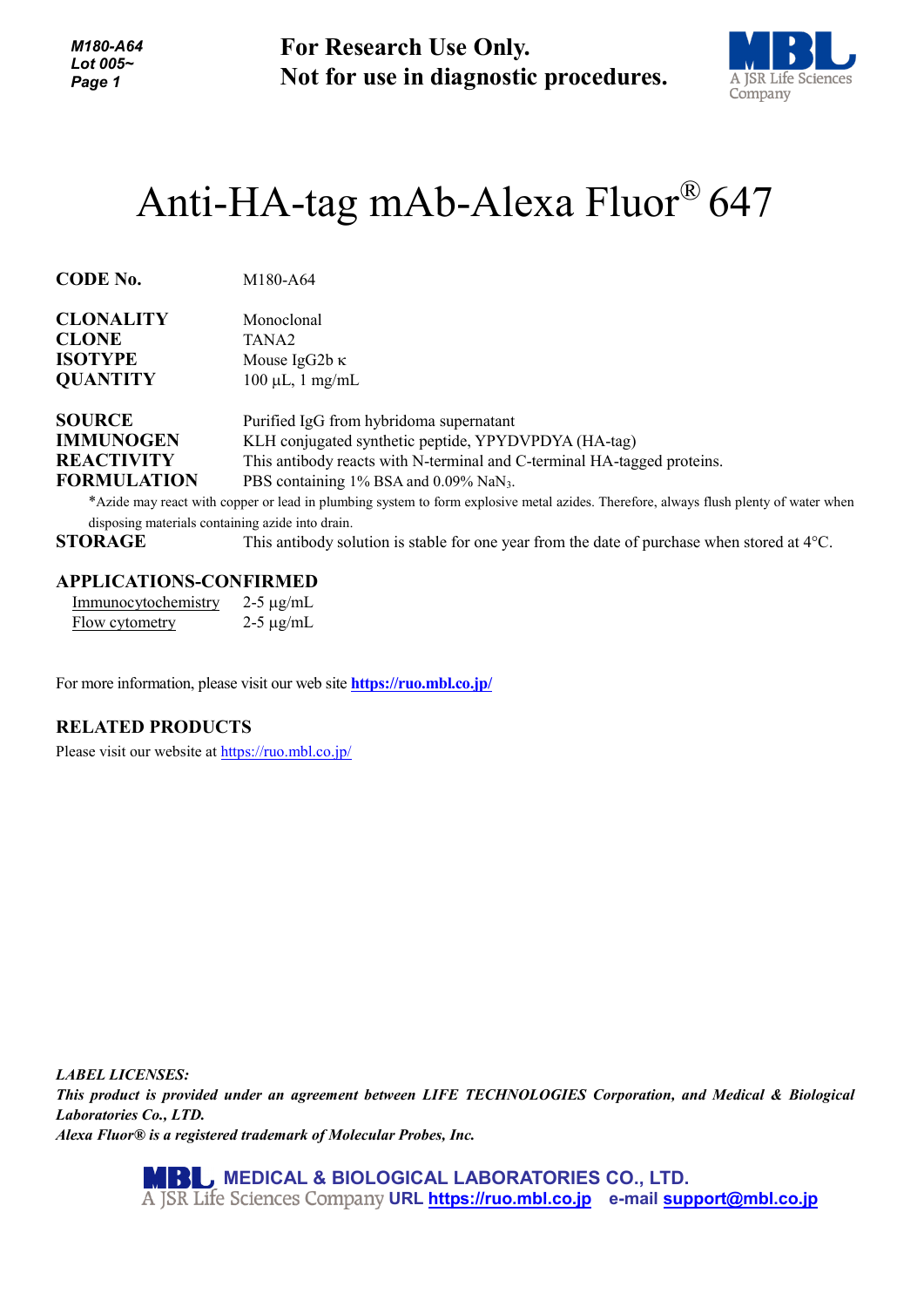*M180-A64 Lot 005~ Page 2*

The descriptions of the following protocols are examples. Each user should determine the appropriate condition.

#### **Immunocytochemistry**

- 1) Spread the cells in the nutrient condition on a glass slide, then incubate in a  $CO<sub>2</sub>$  incubator for one night.
- 2) Remove the culture supernatant by careful aspiration.
- 3) Fix the cells by immersing the slide in 4% paraformaldehyde (PFA)/PBS for 10 min. at room temperature ( $20~25$ °C).
- 4) Prepare a wash container such as a 500 mL beaker with a magnetic stirrer. Then wash the fixed cells on the glass slide by soaking the slide with a plenty of PBS in the wash container for 5 min. Take care not to touch the cells. Repeat another wash once more.
- 5) Immerse the slide in 0.2% Triton X-100/PBS for 10 min. at room temperature.
- 6) Wash the slide 2 times with PBS.
- 7) Cover each cell with normal goat serum for 5 min. at room temperature.
- 8) Add 200 µL of the primary antibody diluted with 2% fetal calf serum (FCS)/PBS as suggested in the **APPLICATIONS** onto the cells and incubate for 1 hr. at room temperature. (Optimization of antibody concentration or incubation condition is recommended if necessary.)
- 9) Wash the slide 2 times with PBS.
- 10) Counter stain with DAPI for 5 min. at room temperature.
- 11) Wash the slide 2 times with PBS.
- 12) Wipe excess liquid from slide but take care not to touch the cells. Never leave the cells to dry.
- 13) Promptly add mounting medium onto the slide, then put a cover slip on it.



*Immunocytochemical detection of HA-tagged protein in HeLa* Magenta: M180-A64 Blue: DAPI

Left: 2 µg/mL Right: 5 µg/mL